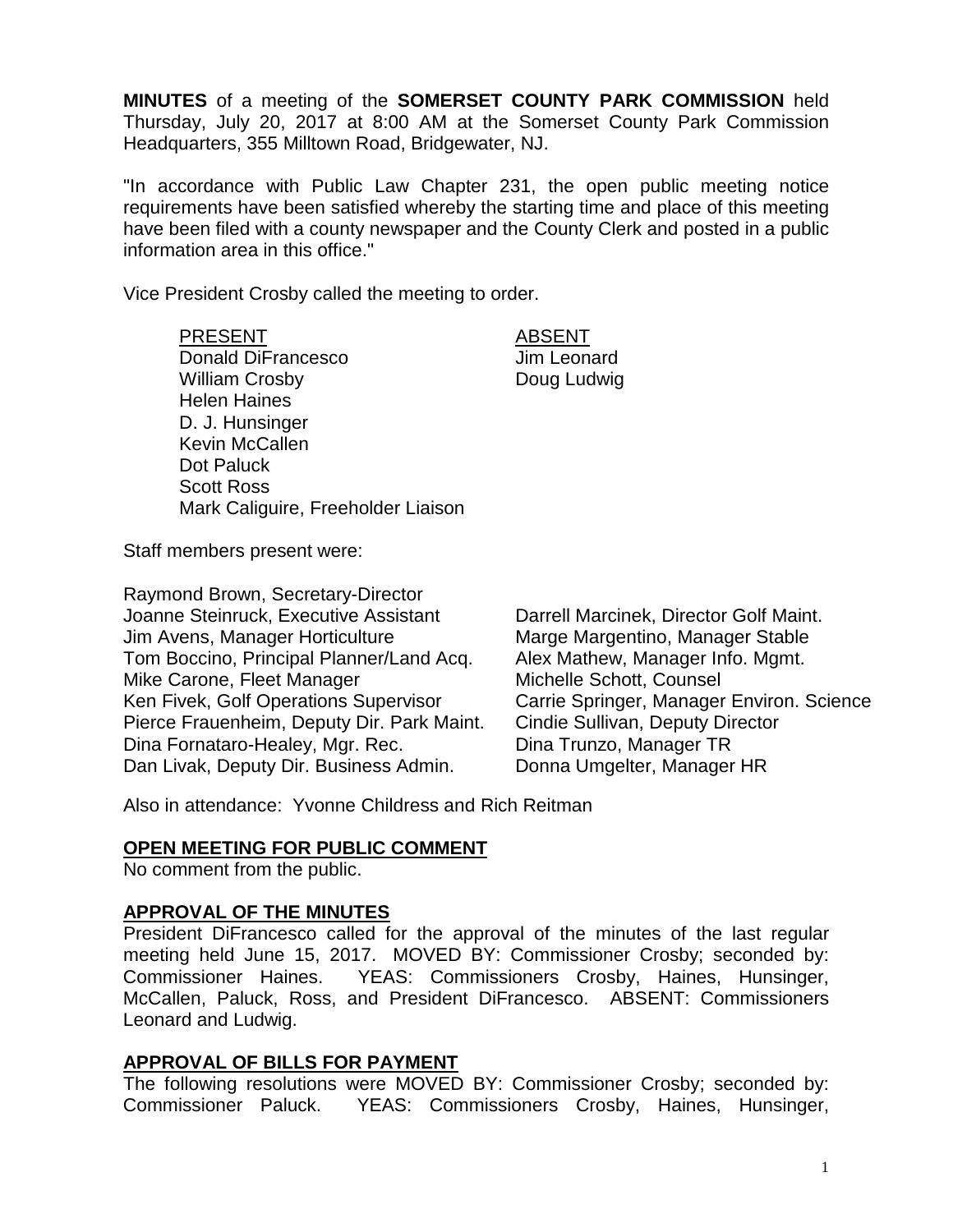McCallen, Paluck, Ross, and President DiFrancesco. ABSENT: Commissioners Leonard and Ludwig.

#### **Resolution R17-085 – Payment of Claims**

Resolution authorizing payment of bills for \$1,267,738.18 comprising of check numbers 9445, 9446-9526, 9547-9605, 9606-9663, 9701-9711, 9712-9769, and 9770-9845.

#### **Resolution R17-086 – Payment of Confirming Orders**

Resolution approves payment for confirming orders.

# **Resolution R17-087 – Certification of Funds for Previously Awarded Contracts**

Resolution certifies funds for previously awarded contracts.

#### **DIRECTOR'S REPORT**

Director Brown submitted a report for the month of June 2017.

#### **COMMISSIONER CORRESPONDENCE**

Letter received regarding subdivision approval for Lot 9, Block 713 (Old Tullo Road and Kennesaw Way, Bridgewater) consisting of 8.498 acres into four residential lots.

#### **CONSENT AGENDA**

#### **RESOLUTIONS**

The following resolutions were MOVED BY: Commissioner Crosby; seconded by: Commissioner Paluck. YEAS: Commissioners Crosby, Haines, Hunsinger, McCallen, Paluck, Ross, and President DiFrancesco. ABSENT: Commissioners Leonard and Ludwig.

#### **Resolution R17-088 – Extending the County Contract for Deposit Pick Ups from Various Locations**

Resolution extends the contract until July 31, 2017 with Eastern Armored Services.

#### **Resolution R17-089 – Award of Contract for the First Year of a Two-Year Contract for Occupational Medical and Psychological Services**

Resolution awards a contract to Princeton HealthCare System, US Healthworks, Institute for Forensic Psychology, Kinematic Consultants, and RWJ Physician Enterprise.

## **Resolution R17-090 – Award Competitive Contract for Information Management Assessment and Creation of an IT Master Plan**

Resolution awards a contract to BerryDunn.

Commissioner McCallen reported that a committee was created to review the eight proposals received and BerryDunn was the firm selected for the project. Kevin thanked the County Purchasing Department for their involvement and assistance.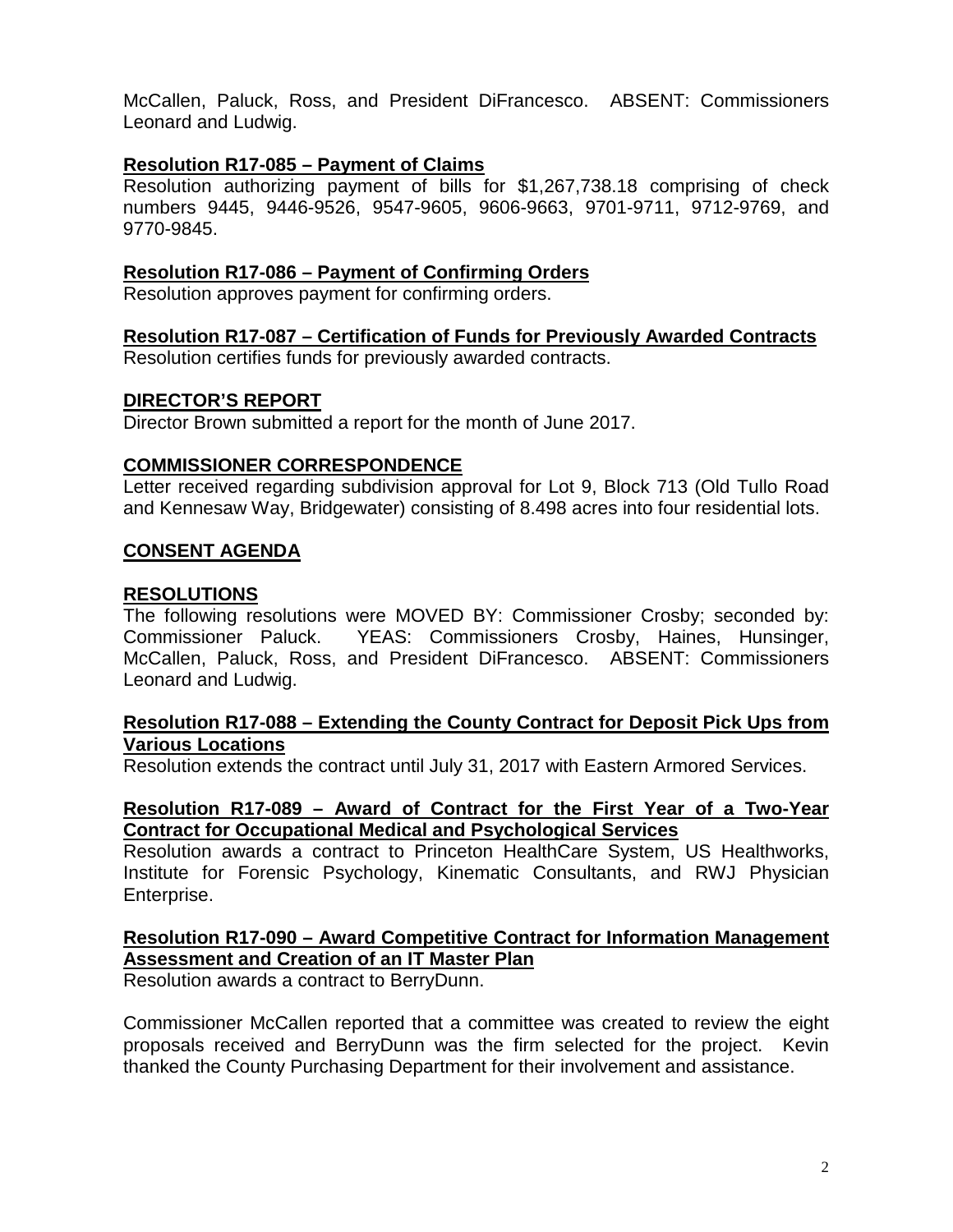#### **Resolution R17-091 – Award of Contract for the First Year of a Two-Year Contract for Refuse Disposal Services**

Resolution awards a contract to Republic Services, Dave's Suburban Disposal Services, Premier Disposal, and Kohler Waste Services.

#### **Resolution R17-092 – Authorizing Use of the County Contract for the Second and Final Year for Uniforms**

Resolution awards a contract to Bob's Uniform Shop, Inc., DOT Designing, Flemington Department Store, The Glove and Safety People, Metuchen Center, Specialty Graphics, LLC, Universal Uniforms, Atlantic Tactical, Inc., The Olympic Glove and Safety Co. Inc., and Some's Uniforms, Inc. for uniforms.

## **Resolution R17-093 – Authorizing use of County Contract for the Second and Final Year for Furnishing Gasoline**

Resolution authorizes the use of Riggins, Inc.

#### **Resolution R17-094 – Authorizing Use of County Contract for the Third and Final Year for Maintenance and Repair of Heating, Ventilation, and Air Conditioning Systems and Boilers**

Resolution authorizes the use of Ramas Climate and Refrigeration.

#### **Resolution R17-095 – Authorizing the Use of County Contract for Purchase of Paper and Envelopes**

Resolution authorizes the use of Paterson Papers, W.B. Mason, Paper Mart, and Veritiv.

#### **Resolution R17-096 – Authorizing the Use of County Contract for Purchase of Office Supplies**

Resolution authorizes the use of Office Concepts Group, W.B. Mason, and Staples.

## **Resolution R17-097 – Authorizing the Use of County Contract for Bottled Water and Cooler Rental or Purchase of Individual Bottled Water**

Resolution authorizes the use of W.B. Mason.

Commissioner Hunsinger suggested continuing the change from bottled water to filtered water.

# **Resolution R17-098 – Authorizing State Contract for Purchase of Facilities MRO, Lighting Products, Industrial Supplies and Tools**

Resolution authorizes the use of Fastenal Company.

**Resolution R17-099 – Authorizing State Contract for Purchase of Facilities MRO, Lighting Products, Industrial Supplies and Tools** Resolution authorizes the use of W.W. Grainger, Inc.

## **Resolution R17-100 – Authorizing State Contract for Purchase of Facilities MRO, Lighting Products, Industrial Supplies and Tools**

Resolution authorizes the use of MSC Industrial Supply Department.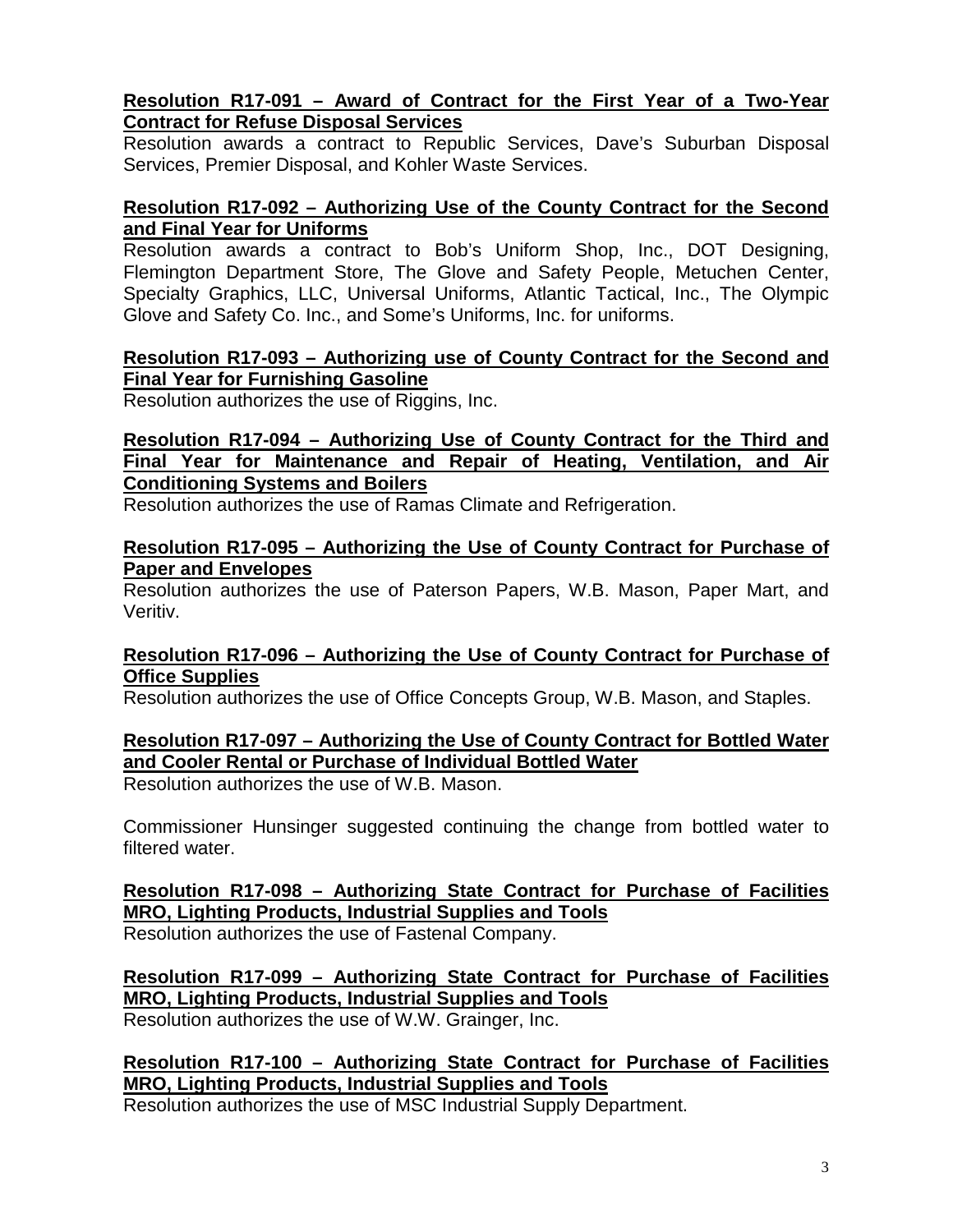## **Resolution R17-101 – Authorizing State Contract for Purchase of Walk-In Building Supplies**

Resolution authorizes the use of Home Depot.

# **Resolution R17-102 – Authorizing State Contract for Purchase of Propane Gas**

Resolution authorizes the use of Suburban Propane Gas Corp.

## **Resolution R17-103 – Award of Contract for Cisco SMARTnet Premium Extended Service Agreement for All Routers and Switches**

Resolution awards a contract to ePlus Technology, Inc.

## **COMMITTEE REPORTS**

## **FINANCE/BUSINESS ADMINISTRATION**

President DiFrancesco, Chair of the Committee, submitted a report for the month of June 2016.

## **HUMAN RESOURCES**

A report was submitted for the month of June 2017.

## **LEISURE SERVICES**

A report was submitted for the month of June 2017.

Dina Trunzo, Manager Therapeutic Recreation reported that camp is going well. With the heat today campers will be enjoying sprinklers and water activities to keep cool. Dina thanked the Somerset County Association of Chiefs of Police for the annual Camp Fishing Derby and the Park Rangers for their assistance. The day included a state police helicopter landing and an ice cream truck. The TR Department will be receiving a \$3,000 donation. It will be sent to the Park Foundation and the donor asked to remain anonymous. It is coming from a foundation that has disbanded and is distributing the funds.

Dina Fornataro-Healey, Manager Recreation thanked everyone that assisted with the July 4 fireworks event. The Summer Concert Series is well received. Social Media comments are positive commenting how helpful the staff is during the concerts. Revenue at the Paddle Boats and Putting Course is doing well. The dock has been expanded to handle additional boats. A bid for additional paddle boats will be advertised soon. The Warrenbrook pool concession is being handled in-house and to date the revenue from that is \$4,000.

Carrie Springer, Manager Environmental Science reported that Coyote Kids, camp for ages four to six, had a great week last week. Eco Explorers went to Turtle Back Zoo yesterday and today AWESIM Kids are going to Island Beach State Park. A group of our adult paddlers are going to Sedge Island this weekend. Carrie thanked the Maintenance staff for working hard in the heat on the boondocks - it looks awesome.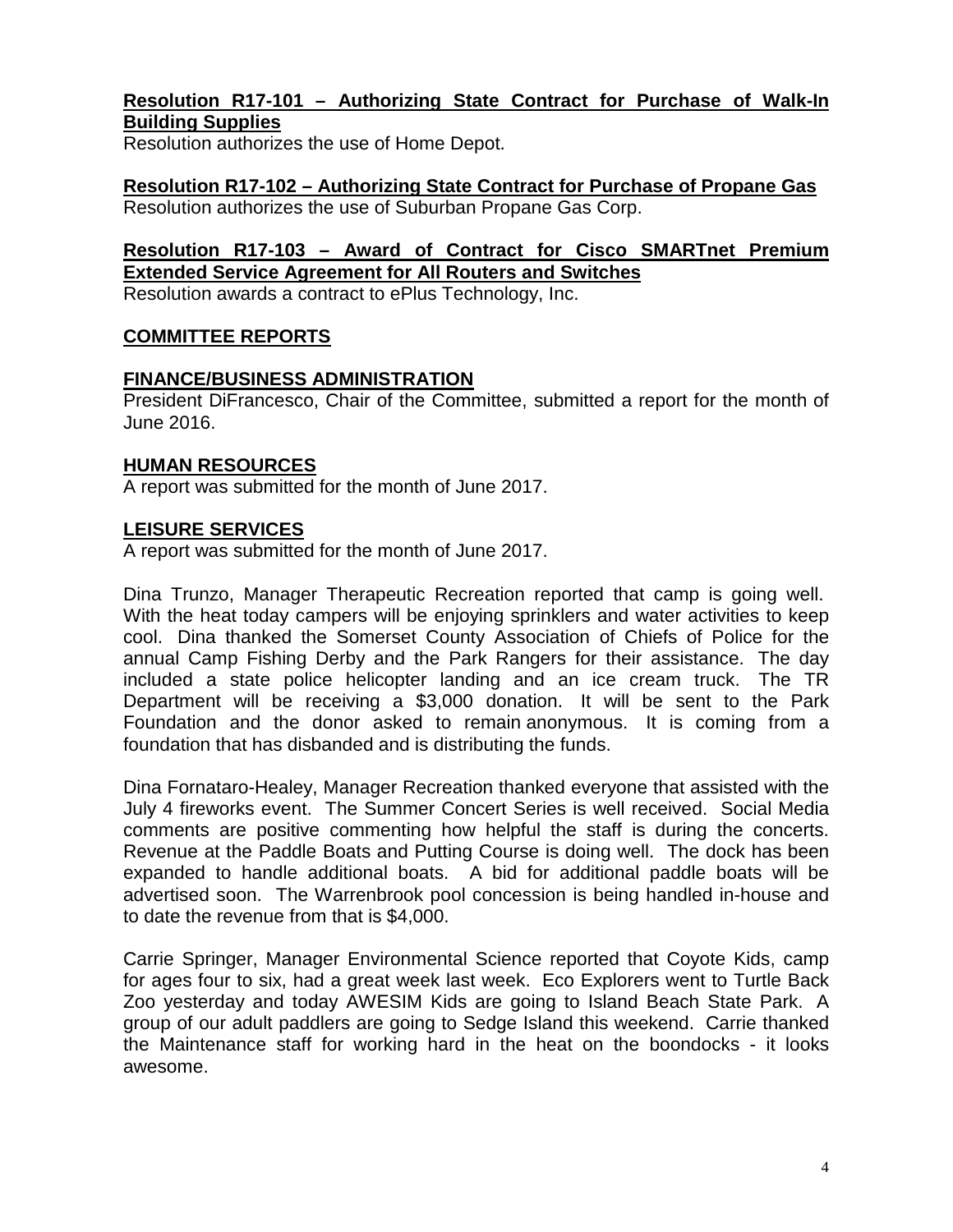Marge Margentino, Manager Stable reported that summer workshops are on-going. There are two to three openings. Fall registration will be held in two weeks. Staff continues to keep the horses cool and riders hydrated.

Commissioner Crosby congratulated Cindie Sullivan on being selected for the American Academy for Park and Recreation Administration. There are a total of only 125 people recognized by membership in the Academy. Ray congratulated Cindie and indicated it is both a personal honor for a member of our agency's leadership team and also a Commission honor as being one of a very few professionals in the entire country nominated to the Academy.

Cindie Sullivan, Deputy Director reported that it is an honor to be selected. It is a nomination amongst peers and she is humbled.

## **GOLF MANAGEMENT**

Commissioner Paluck, Chair of the Committee, submitted a report for the month of June 2017.

Darrell Marcinek, Director of Golf Maintenance reported that the hot, humid, and wet weather has given the staff a challenge to keep the courses in good condition. The renovations of the bunkers at the Learning Center are completed. The bunkers were cleared of the sand, and pea gravel added. The pea gravel is then sprayed with a Polymer to lock it in place, and then new sand added. One bunker has six inches of sand and the other has four inches. Darrell reported that a sand and gravel sample had to be sent to a lab to see if they were compatible. The process has a ten year warrantee.

Ken Fivek, Golf Operations Supervisor reported that he is encouraged by the weather in July and the repairs being done. Warrenbrook Pro Shop and Clubhouse renovations have received compliments from the public and golf leagues. Neshanic Valley participated in the Golf Channel and Metropolitan Golf Association's Dream 18. Eighteen golf courses were chosen and one hole from each golf course was played in a day. The day began with play at Friar's Head on Long Island. The day will be aired on the Golf Channel sometime next week. Ken will let everyone know; when he finds out what day it will be aired. The recognition was phenomenal. Ray commented that the players were pleased with the reception and the course.

#### **INFORMATION MANAGEMENT**

Commissioner McCallen, Chair of the Committee, submitted a report for the month of June 2017.

#### **VISITOR SERVICES**

Commissioner Crosby, Chair of the Committee, submitted a report for the month of June 2017.

#### **PROPERTY MANAGEMENT**

Commissioner Crosby, Chair of the Committee, submitted a report for the month of June 2017.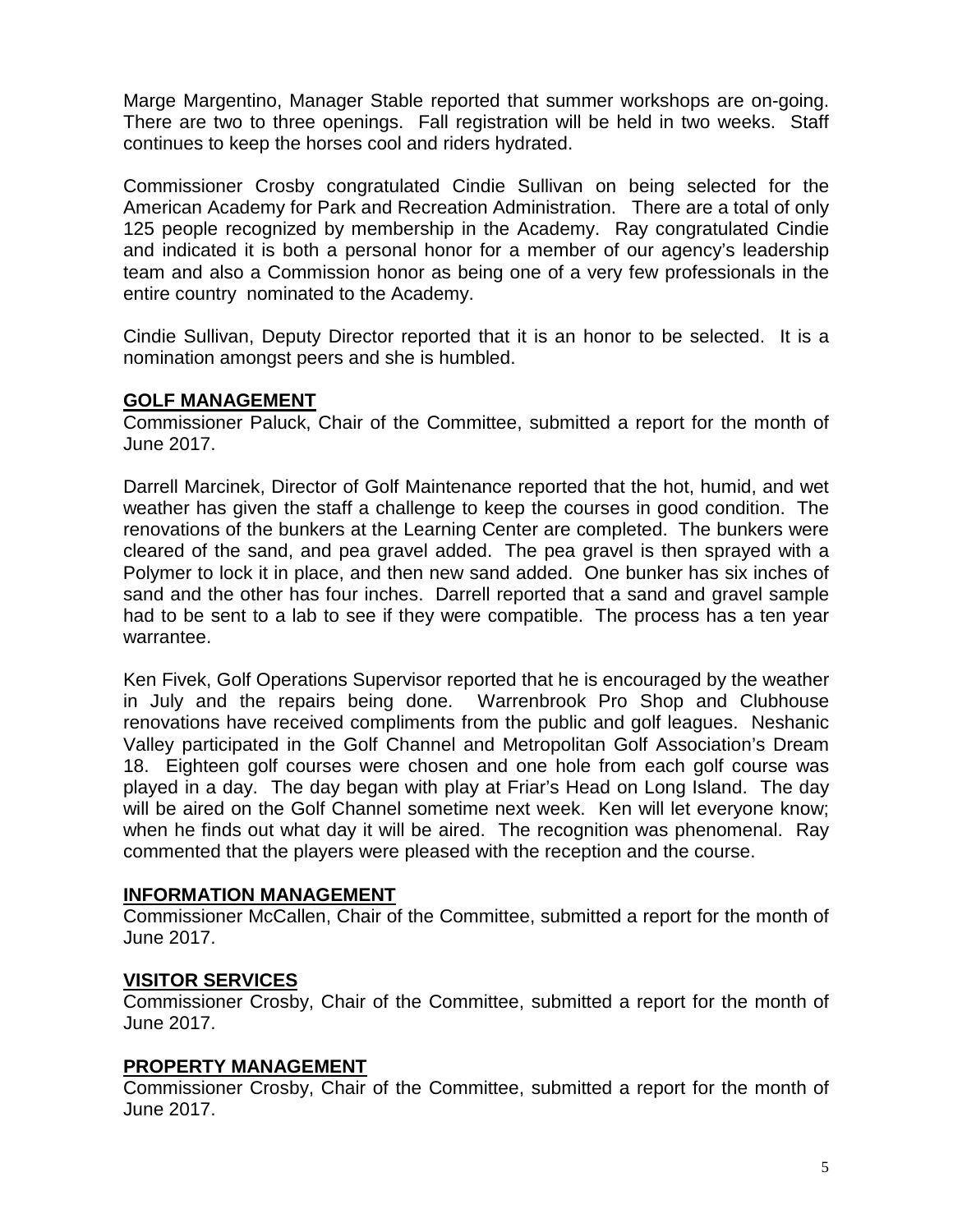## **PLANNING AND LAND ACQUISITION**

Commissioner Haines, Chair of the Committee, submitted a report for the month of June 2017.

#### **CAPITAL FACILIITES – CONSTRUCTION and ENGINEERING**

Commissioner McCallen, Chair of the Committee, submitted a report for the month of June 2017.

## **PARK MAINTENANCE & HORTICULTURE**

Commissioner Hunsinger, Chair of the Committee, submitted a report for the month of June 2017.

Jim Avens, Horticulture Manager reported that the 18th Annual Garden Party was held in the Perennial Garden at Colonial Park on July 15. Attendees enjoyed the garden lectures, tours, and a classical music performance. Upcoming Horticulture events include The Magical Mysterious Monarch at Buck Garden on August 24 and Sense and Scents-Ability: The Exotic World of Herbs & Spices on August 5 at Colonial Park Gardens.

#### **AUDIT COMMITTEE**

## **FREEHOLDER'S REPORT**

Freeholder Caliguire asked for an update on the 4H Fair. Cindie Sullivan reported that she, Dave Dendler, Dina Fornataro-Healey, and Mike Ballow attended the annual planning meeting. Park Maintenance has begun set up and everything is in order. Pierce Frauenheim reported that the fencing is completed, the lights have been checked, and the bridge has been installed.

#### **OLD BUSINESS**

Director Brown reported that he needs to get a date for a photo op at the new trail in Natirar. Ray thanked Commissioner Crosby for his staff's assistance with the rebuilding of the boardwalk at the EEC. A photo op will be scheduled for that as well.

Bill reported that 300 feet of the 900 feet of the boardwalk is completed. The remaining boardwalk will be completed by the end of the year. Bill thanked Paul McCall for his assistance with installing the pilings. The new boardwalk includes handrails and will be much safer.

#### **NEW BUSINESS**

President DiFrancesco asked about the ash trees. Jim Avens reported that Somerset County has been hit hard by Emerald Ash Borer. The Park Commission was able to do some prevention and a limited number of iconic ash trees have been treated. Insecticide is injected into the trunk of healthy ash trees and will protect them for two years. However the process is expensive.

Ray Brown reported that Bridgewater and Hillsborough have been identified as the hot spots for the infestation in New Jersey. Ray thanked the Park Foundation for the funding to aggressively save some of the trees within the park system.